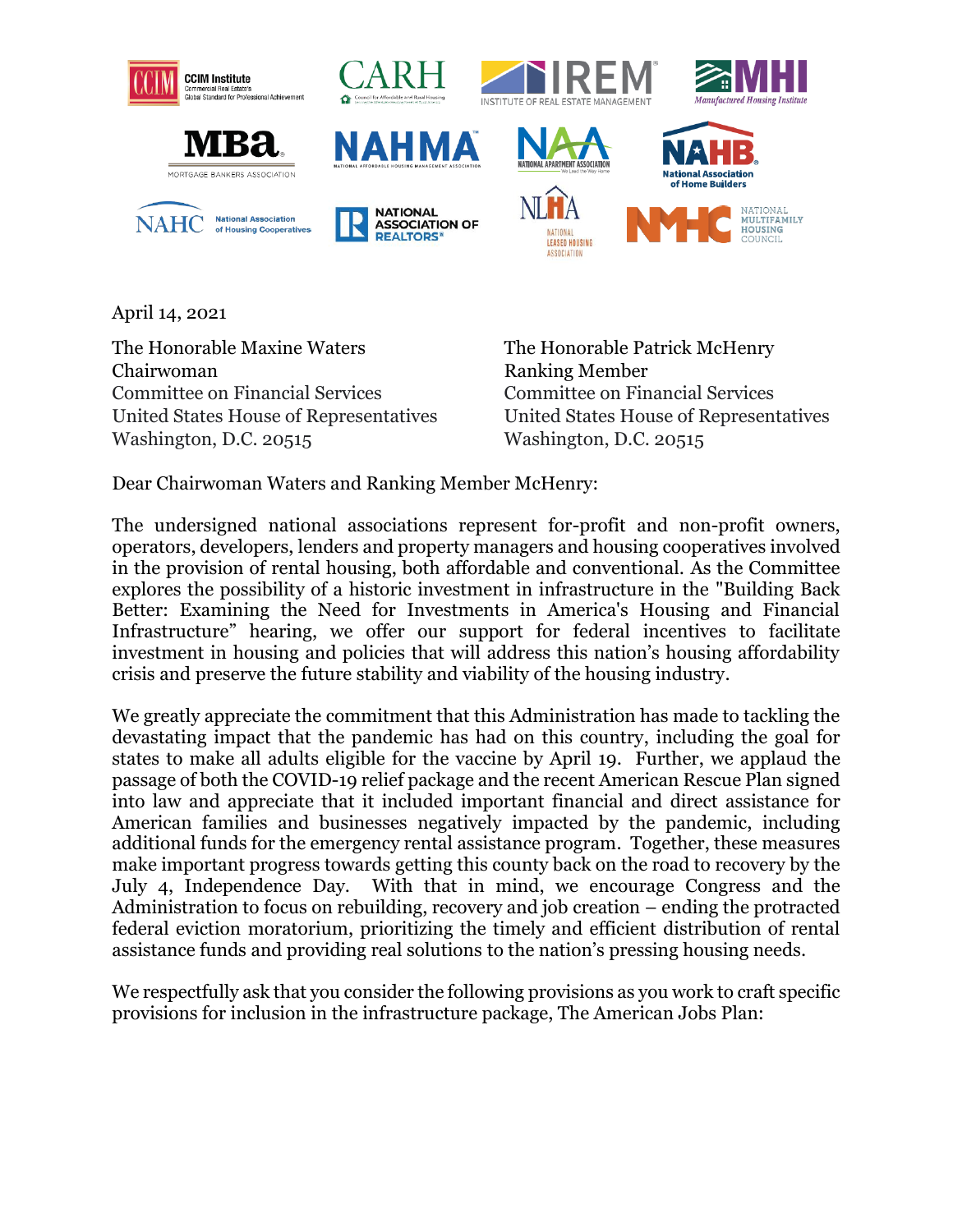## **Housing is Infrastructure**

## **Enact Critical Infrastructure Programs to Support A National Economic Recovery:**

As the Committee examines the need for investments in America's housing and financial infrastructure the rental housing industry urges debate to focus on the creation of new mechanisms and federal incentives to support investment in housing development. The existing apartment stock is aging. Almost one-third (29 percent) of all apartment units in the U.S. today were built between 1960 and 1979; around half (47 percent) were built prior to 1980.<sup>1</sup> To further complicate issues, our nation was facing a housing affordability challenge long before the onset of the COVID-19 financial crisis. However, the current economic situation has only exacerbated and revealed the need for an increased investment in housing. To keep up with demand, our nation needs to build an additional 328,000 rental units per year through 20302, in order to accommodate household growth and losses to the existing stock.

Once the COVID-19 health emergency is contained, the nation will need to turn its focus to the task of rebuilding the economy and putting Americans back to work. A major infrastructure package that includes housing as a core element could help address several housing development and construction challenges created or exacerbated by this crisis, while furthering the nation's economic recovery.

Construction shutdowns, shortages of labor and materials, supply chain disruptions, financial uncertainty, shifting lending and transactional requirements and indefinite delays on land transactions and project entitlements have created major obstacles for housing development and rehabilitation projects nationwide.

As you consider infrastructure initiatives, we urge the inclusion of measures that support the interconnectivity between housing and infrastructure and promote housing development at all income levels, including:

- Investing in housing and infrastructure that includes solutions to address the nation's most pressing housing challenges;
- Incentivizing localities to reduce barriers and adopt policies to encourage private sector investment in housing;
- Reduce regulatory barriers and invest in programs that have proven to increase voluntary property owner participation in the Section 8 Housing Choice Voucher (HVC) Program.

The comprehensive COVID-19 relief package and the American Rescue Plan provide a life preserver for the countless Americans facing financial hardship. As the broad financial assistance is implemented, vaccine distribution increases, and the funds from the Emergency Rental Assistance Programs (ERAP) are stood up and funds are administered, there is hope on the horizon. We believe ERAP will close the growing gap of tens of

<sup>1</sup> 2019 American Community Survey 1-Year Estimates, US Census Bureau, "Tenure by Units in Structure by Age".

<sup>2</sup> Hoyt Advisory Services, "U.S. Apartment Demand – A Forward Look" (2017).